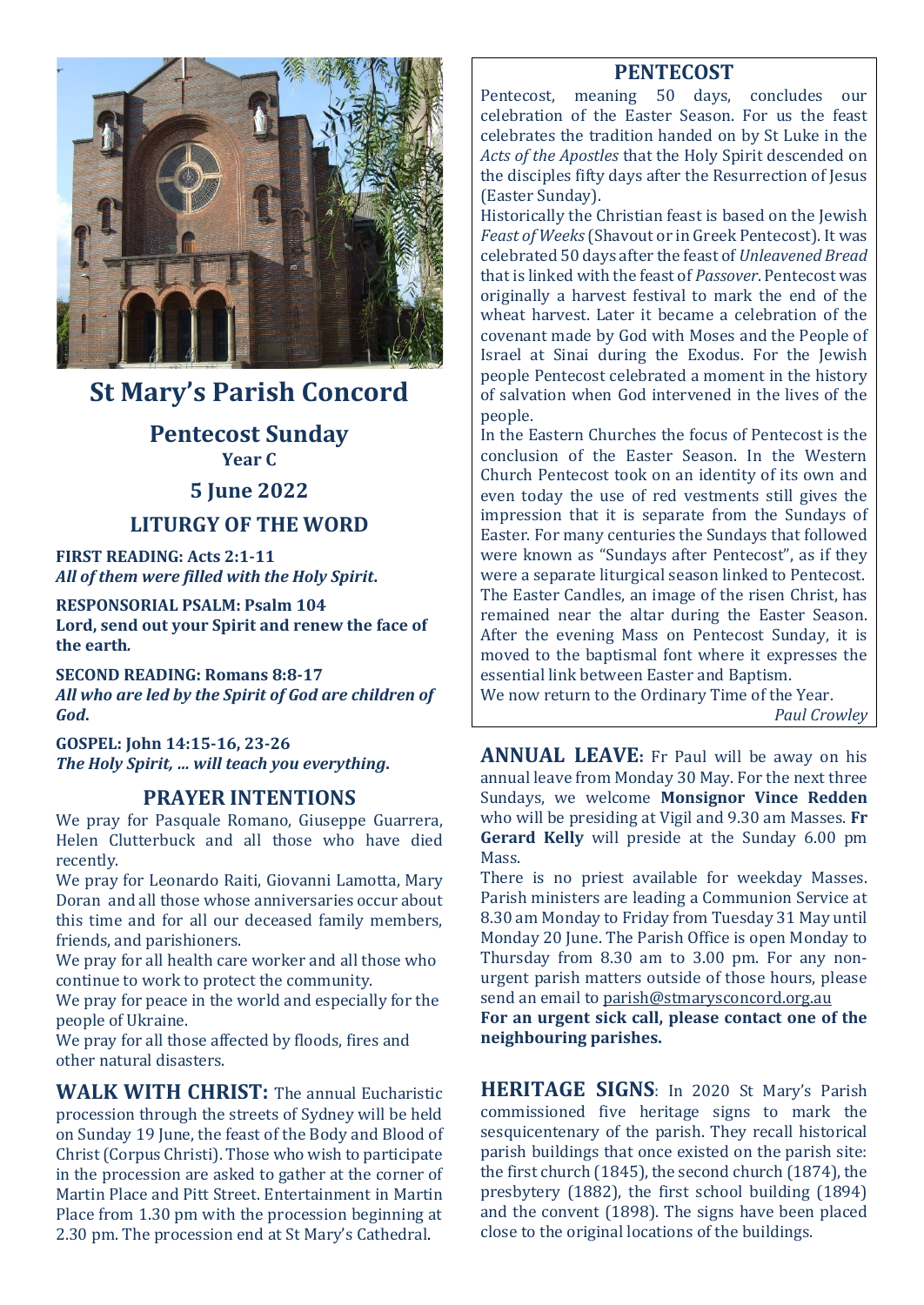**WINTER APPEAL** The St Mary's Concord conference of the St Vincent de Paul Society is seeking our support for their important outreach ministry to those in need in our local community. Envelopes are available on the pews and at the back of the church and can be placed on the parish collections. Donations over \$2 are 100% tax deductible. If you wish to receive a receipt from the SVdP Society, please ensure all your contact details are clearly written on the envelop.



The continuing violence in Ukraine is a humanitarian crisis. Over three million people have been forced from their homes and thousands of civilians have lost their lives. Our long-standing partner, Caritas Ukraine, is on the ground, supporting people in need during this humanitarian crisis.

Your urgent support today will help provide critical assistance including emergency shelter, food, clean water, transportation services, and psychological support to people affected by this crisis.

Donate today at www.caritas.org.au/ukraine or call 1800 024 413 toll free.

**SCHOOL ENROLMENT 2023:** St Mary's School is now enrolling students for Kindergarten in 2023. An application form is available from the school office or phone 9744 0260 or email your request to [info@stmconcord.catholic.edu.au](mailto:info@stmconcord.catholic.edu.au)

Visit the school website for more information [www.stmconcord.catholic.edu.au.](http://www.stmconcord.catholic.edu.au/)

We look forward to welcoming new families into the school and parish communities.

## **Acknowledgement of Country**



**We acknowledge the Wangal people of the Eora nation as the traditional custodians of this land.**

**FIRST HOLY COMMUNION** will be celebrated within a special 11.00 am Mass on Sundays 21 and 28 August 2022.

**Registration will only open on Monday 20 June and will close on Friday 1 July.**

**More details about how to register will be available in the coming weeks in the parish bulletin and on the parish website.**

Due to the ongoing presence of COVID in the community the number of applicants for each First Holy Communion Mass will be limited and each date will be closed when that limit is reached.

The number of family members who can be present at those Masses will also be limited due to health issues.

**FIRST HOLY COMMUNION ON OTHER DATES** As happened last year, a family can nominate to celebrate First Holy Communion at any parish Sunday Mass. There will be no limit placed on the number of family members present at a parish Mass.

If you wish to celebrate your child's First Holy Communion before August, please contact the Parish Office to discuss other possible dates.

#### **TAX RECEIPT FOR PLANNED GIVING**

Thank you to all those who have been able to support the Mission of the parish through your contributions to the parish Sunday collections.

All those who contribute through the parish envelopes will receive a receipt but only those who have requested a *tax receipt* will receive one.

Because not all contributors require a *tax receipt*, in 2017 parishioners were asked to register with the parish if they did **require a** *tax receipt*.

Those who have registered for 2021-2022 will receive a tax receipt that gives 50% tax deductibility for contributions **received by 30 June 2022.**

Any contributor who has not previously requested a tax receipt, may do so for **the new financial year** (2022-2023) by contacting the parish office, but we

must receive your request by Friday 10 June 2022.

We will presume that those who have registered in the past still wish to receive a tax deduction. However, if your circumstances have changed and you no longer require a *tax receipt*for 2022-2023, please contact the parish office.

**SYDNEY METRO WEST** is the new metro railway connecting Parramatta to the Sydney central business district (CBD). One of the stations, to be called Burwood North, is located at the corner of Parramatta Road and Burwood Road For more information go to: [https://caportal.com.au/tfnsw/sydmetrowest/virtual](https://caportal.com.au/tfnsw/sydmetrowest/virtual-station)[station](https://caportal.com.au/tfnsw/sydmetrowest/virtual-station)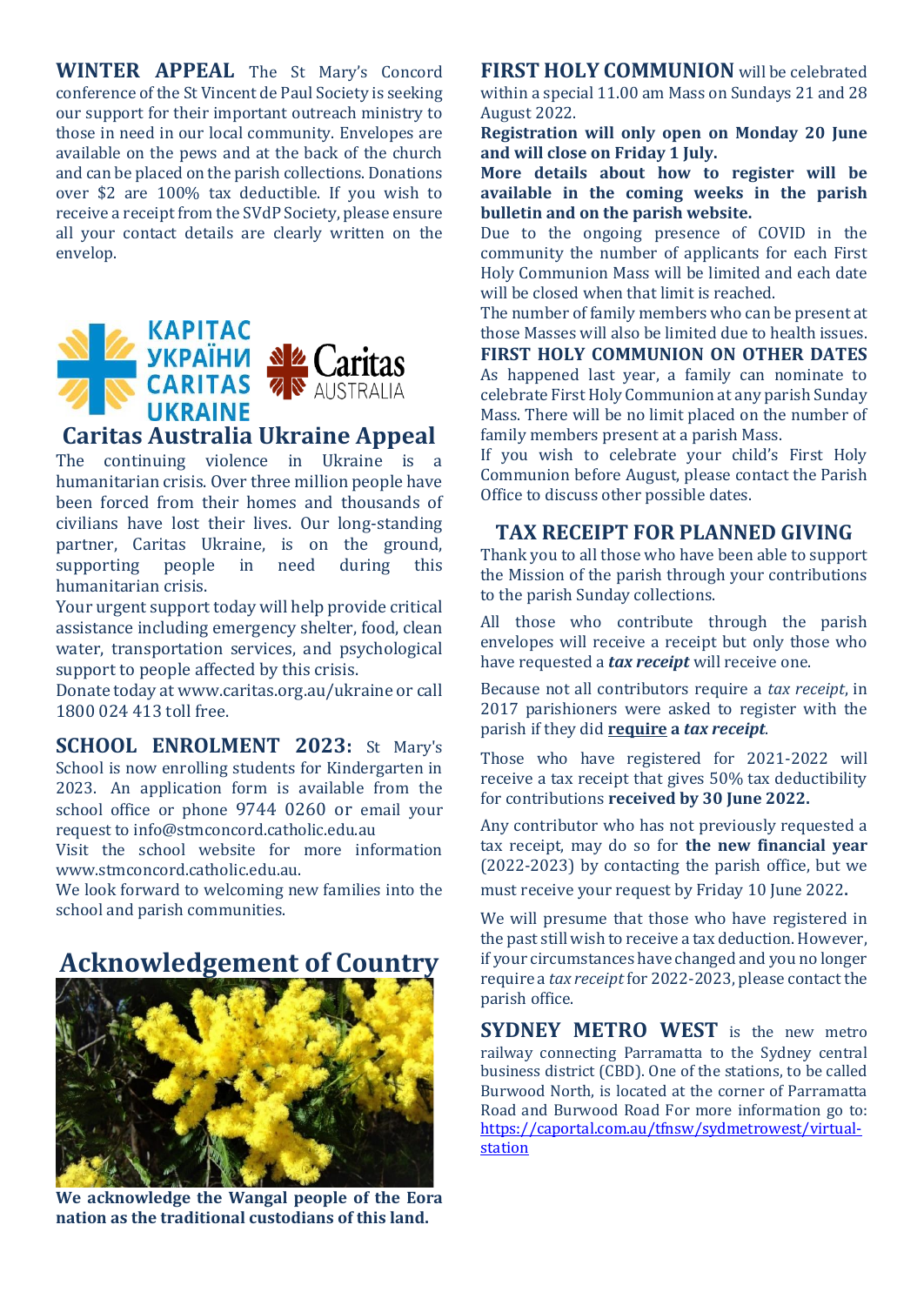# **St Mary's School Concord**

The 1845 church also served as a hall and from 1846 as a classroom for a one-teacher school with John Clancy as the first schoolmaster.

When John Clancy retired due to ill health in 1858, he was followed by a series of lay teachers. Records are unclear about the school's operation in the 1860s but when St Mary's Parish was established in 1870, the existing one-teacher school became part of St Mary's Parish.



**The First School Building 1894** *The photo was taken 1917 as the hall was under construction (on the left).*

When the New South Wales Colonial Government withdrew funding for denominational schools in 1879, it became more difficult for the parish to pay the salary of the teacher and to maintain the school.

Fr Callaghan McCarthy, the first parish priest, asked the Sisters of Charity to take charge of the school and in 1883 the Sisters began travelling each day from Ashfield to teach in the school-hall.

The first school building was erected on the parish site in 1894. It stood on the western side of the present Church Forecourt on what is now the "grass" area within the school precinct. The foundation stone laid by Cardinal Moran on 2 December 1894 can now be seen on the western side of the church steps. St Mary's School continued to grow and expand.



In 1917 a new hall was built with classrooms above and after the present church opened in 1929, the second church built in 1874 was used for classes.

In 1940 a new infants' school building was built facing Burton Street and in 1956 a Commercial College for girls was built on the site of the second church.



*The 1972 block after the 2000-2001 renovations. It was demolished in 2011*

When more classrooms were needed in the 1970s, the first school building that had opened in 1894 was demolished to make way for a new block of classrooms which was blessed and opened by Archbishop James Freeman on 3 September 1972.

Kindergarten moved into the new classrooms until almost forty years later when, in 2011, another new classroom block was built for Kindergarten along the Parramatta Road boundary of the school precinct. That project also enabled the 1972 classrooms to be demolished to create the present "grass" area.

#### **Didaskó Catholic Adult Faith Formation**

The Parish Renewal Team of the Archdiocese of Sydney is offering Sydney Catholics an opportunity to grow in their faith with spiritual, intellectual and practical formation.

Didaskó offers an online short course each month which aims to build a culture of formation in our parishes. Courses are delivered online over three evenings at a cost of \$25 per course. Bishop Richard Umbers, Auxiliar Bishop in Sydney, will present the first course on Mondays 1 and 8 June, and Tuesday 14 June from 7:30pm–8:45pm, with the topic "What Catholic Christians Believe: An Introduction to the Catechism." Register at [www.gomakedisciples.org.au/cas-events/](https://comms.sydneycatholic.org/ch/75218/bxqq7/2219737/cxHaylqe_G2Ku55e3z8xsxqITNu92ThlPqPyUpar.html)

For more information, contact Helen Wagner at [parishrenewal@sydneycatholic.org](mailto:parishrenewal@sydneycatholic.org) or go to the link to the information leaflet here: [A4 flyer](https://www.gomakedisciples.org.au/wp-content/uploads/2022/05/Didasko-Flyerv7.pdf)

**PARKING ON SUNDAYS**: One of the limitations that we face is the very limited parking that is available. Some off-street parking is available in the Church Forecourt via the Parramatta Road gates. The Burton Street entrance is the emergency access for St Mary's Villa and can only be used as a drop-off point.